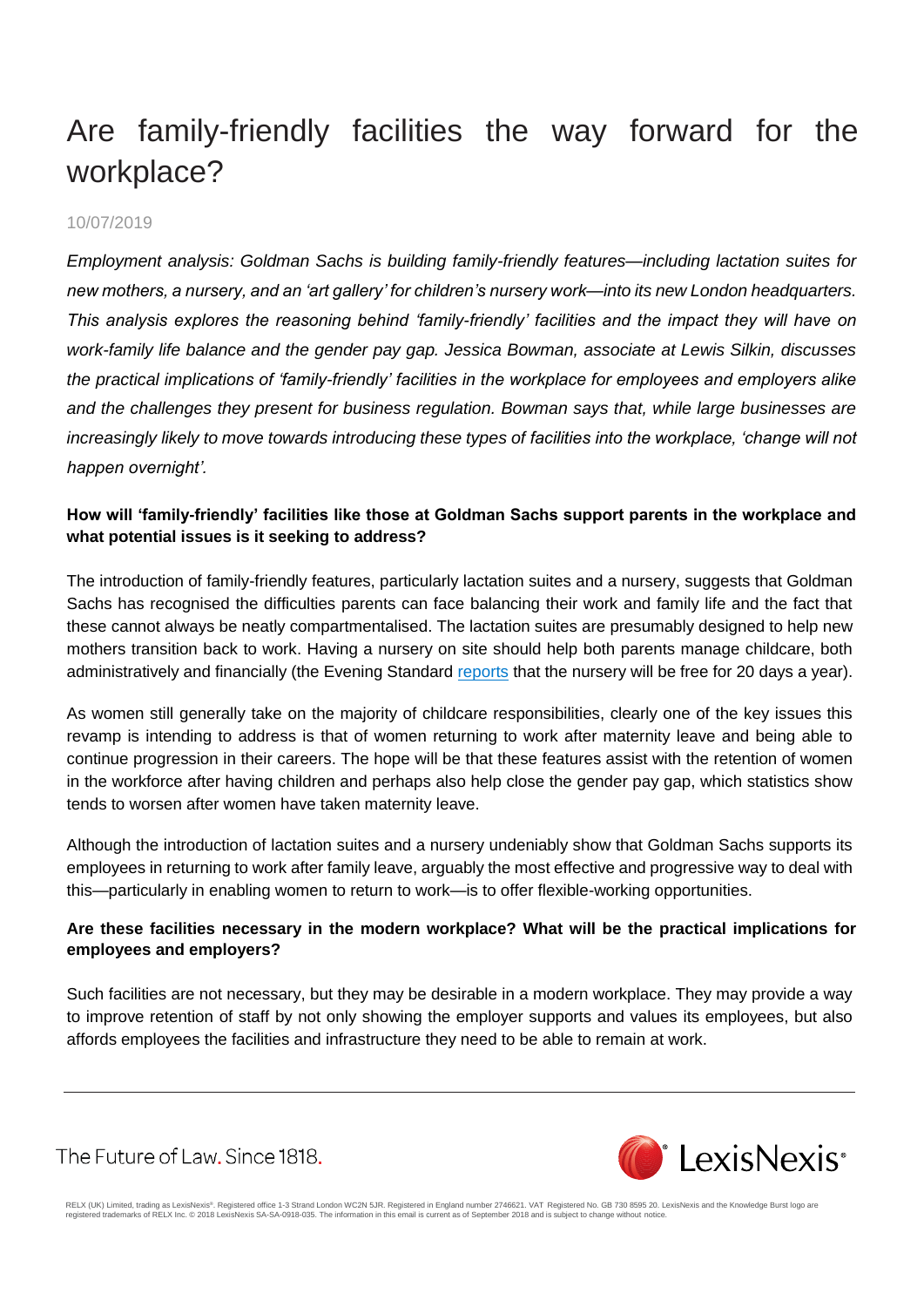The most obvious practical implication for employers looking to instate such facilities is the significant cost involved—although that may be wholly or partially offset over time through greater productivity and retention of staff—as well as providing a means of attracting new talent.

For employees, the availability of facilities such as a workplace nursery should significantly help parents to manage their childcare responsibilities—for example, not having to rush home from work at a certain time to pick children up or relieve the nanny, or leave home very early in the morning to drop children off before work.

### **What challenges do introducing these facilities present to employers and is there anything else employers should be mindful of when implementing these changes?**

Probably the most obvious challenge to employers looking to introduce these types of facilities is the cost involved although, as mentioned above, presumably the idea is that this is largely an upfront cost that will be recouped indirectly by way of greater employee productivity and retention. Nonetheless, there will be ongoing costs to consider, such as the cost of the 20 days free childcare annually.

Another major issue that employers will need to consider is health and safety. The health and safety risks in an office-based workplace are generally fairly limited, but the introduction of a nursery is clearly a significant change to the working environment. Employers will need to ensure that thorough risk assessments are carried out.

Another consideration is how the nursery would be managed—would staff hired to care for the children be employees of Goldman Sachs or would the service be outsourced? There are various rules, regulations and bureaucracy involved in setting up a workplace nursery that would need to be negotiated and complied with (eg registering with Ofsted).

Employers would also need to think carefully about safeguarding issues and whether any additional measures will need to be put in place to ensure they comply with all regulatory requirements. Such factors will inevitably take a lot of time, consideration and planning—employers should anticipate a relatively lengthy lead-in time if they are considering introducing any such facilities.

**In 2018, Goldman Sachs began offering staff free emergency care for sick children or elderly parents as part of its 'family-friendly' revamp and an attempt to reverse its large UK gender pay gap. How effective will these family-friendly introductions to the workplace be at closing the gender pay gap and helping women move up the career ladder? Why?**

In March 2019, the government produced an [action](https://assets.publishing.service.gov.uk/government/uploads/system/uploads/attachment_data/file/788294/Women-Progression-Workplace-Action-Note.pdf) note for employers on the gender pay gap which stated that 'one of the biggest drivers of the gender pay gap is that women tend to spend more time out of the labour market and work part-time, often due to caring responsibilities'.

On this basis, family-friendly policies such as offering staff free emergency care have a positive influence in helping close an organisation's gender pay gap. Other initiatives such as the lactation suites and nursery are also likely to help by way of supporting women on their return to work.

The Future of Law, Since 1818.



RELX (UK) Limited, trading as LexisNexis®. Registered office 1-3 Strand London WC2N 5JR. Registered in England number 2746621. VAT Registered No. GB 730 8595 20. LexisNexis and the Knowledge Burst logo are<br>registered trade